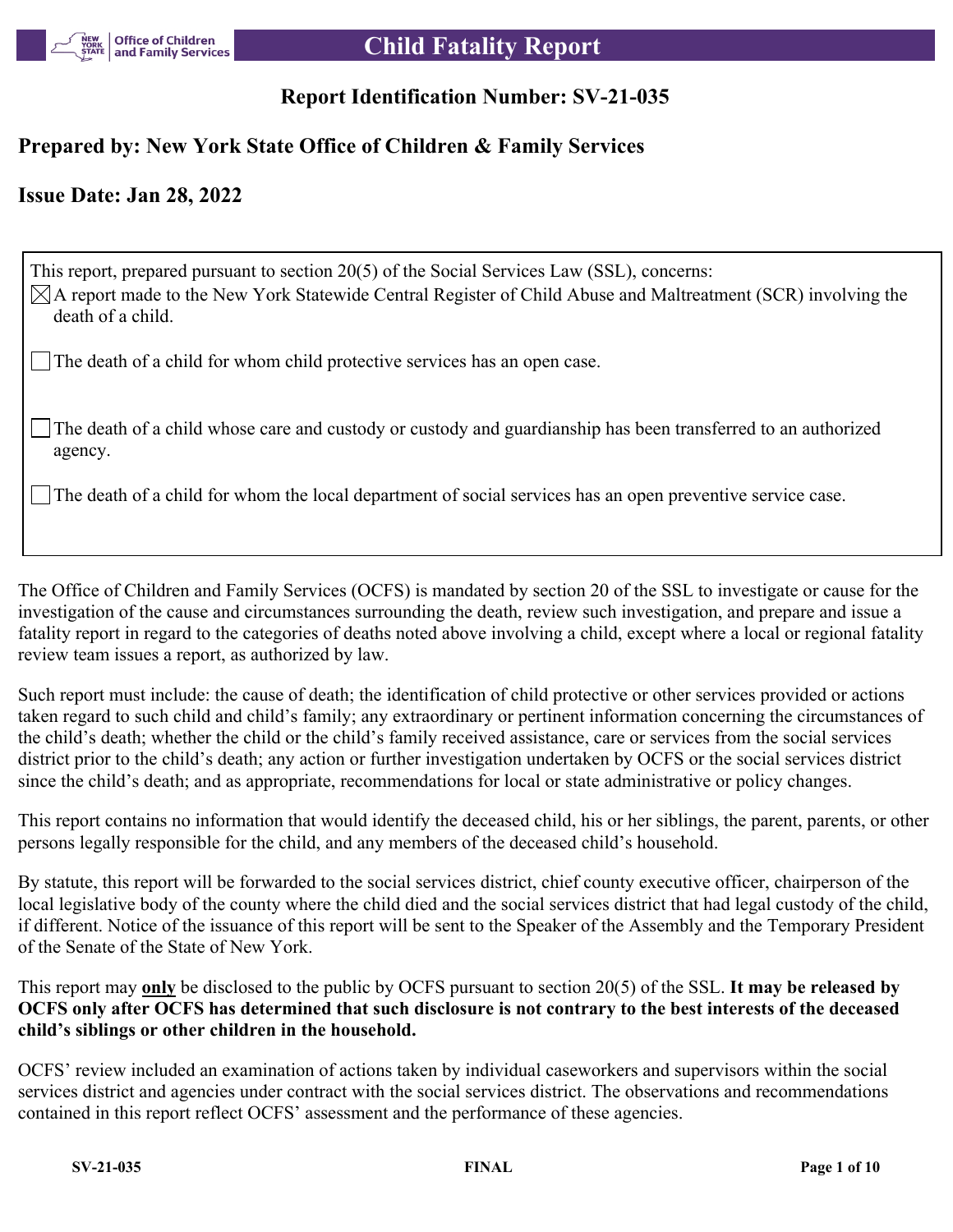

# **Abbreviations**

|                                                      | <b>Relationships</b>                                                  |                                       |
|------------------------------------------------------|-----------------------------------------------------------------------|---------------------------------------|
| <b>BM-Biological Mother</b>                          | <b>SM-Subject Mother</b>                                              | SC-Subject Child                      |
| <b>BF-Biological Father</b>                          | SF-Subject Father                                                     | OC-Other Child                        |
| MGM-Maternal Grand Mother                            | <b>MGF-Maternal Grand Father</b>                                      | FF-Foster Father                      |
| PGM-Paternal Grand Mother                            | PGF-Paternal Grand Father                                             | DCP-Day Care Provider                 |
| MGGM-Maternal Great Grand Mother                     | MGGF-Maternal Great Grand Father                                      | PGGF-Paternal Great Grand Father      |
| PGGM-Paternal Great Grand Mother                     | MA/MU-Maternal Aunt/Maternal Uncle PA/PU-Paternal Aunt/Paternal Uncle |                                       |
| <b>FM-Foster Mother</b>                              | <b>SS-Surviving Sibling</b>                                           | <b>PS-Parent Sub</b>                  |
| CH/CHN-Child/Children                                | <b>OA-Other Adult</b>                                                 |                                       |
|                                                      | Contacts                                                              |                                       |
| <b>LE-Law Enforcement</b>                            | <b>CW-Case Worker</b>                                                 | CP-Case Planner                       |
| Dr.-Doctor                                           | <b>ME-Medical Examiner</b>                                            | <b>EMS-Emergency Medical Services</b> |
| DC-Day Care                                          | FD-Fire Department                                                    | <b>BM-Biological Mother</b>           |
| <b>CPS-Child Protective Services</b>                 |                                                                       |                                       |
|                                                      | <b>Allegations</b>                                                    |                                       |
| <b>FX-Fractures</b>                                  | <b>II-Internal Injuries</b>                                           | L/B/W-Lacerations/Bruises/Welts       |
| S/D/S-Swelling/Dislocation/Sprains                   | C/T/S-Choking/Twisting/Shaking                                        | B/S-Burns/Scalding                    |
| P/Nx-Poisoning/ Noxious Substance                    | <b>XCP-Excessive Corporal Punishment</b>                              | PD/AM-Parent's Drug Alcohol Misuse    |
| CD/A-Child's Drug/Alcohol Use                        | <b>LMC-Lack of Medical Care</b>                                       | <b>EdN-Educational Neglect</b>        |
| <b>EN-Emotional Neglect</b>                          | <b>SA-Sexual Abuse</b>                                                | M/FTTH-Malnutrition/Failure-to-thrive |
| IF/C/S-Inadequate Food/ Clothing/<br>Shelter         | <b>IG-Inadequate Guardianship</b>                                     | LS-Lack of Supervision                |
| Ab-Abandonment                                       | OTH/COI-Other                                                         |                                       |
|                                                      | <b>Miscellaneous</b>                                                  |                                       |
| <b>IND-Indicated</b>                                 | UNF-Unfounded                                                         | SO-Sexual Offender                    |
| Sub-Substantiated                                    | Unsub-Unsubstantiated                                                 | <b>DV-Domestic Violence</b>           |
| LDSS-Local Department of Social                      | <b>ACS-Administration for Children's</b>                              | NYPD-New York City Police             |
| Service                                              | Services                                                              | Department                            |
| PPRS-Purchased Preventive<br>Rehabilitative Services | TANF-Temporary Assistance to Needy<br>Families                        | FC-Foster Care                        |
| MH-Mental Health                                     | <b>ER-Emergency Room</b>                                              | COS-Court Ordered Services            |
| <b>OP-Order of Protection</b>                        | <b>RAP-Risk Assessment Profile</b>                                    | FASP-Family Assessment Plan           |
| <b>FAR-Family Assessment Response</b>                | Hx-History                                                            | Tx-Treatment                          |
| <b>CAC-Child Advocacy Center</b>                     | PIP-Program Improvement Plan                                          | $ yo-year(s)$ old                     |
| <b>CPR-Cardiopulmonary Resuscitation</b>             | ASTO-Allowing Sex Abuse to Occur                                      |                                       |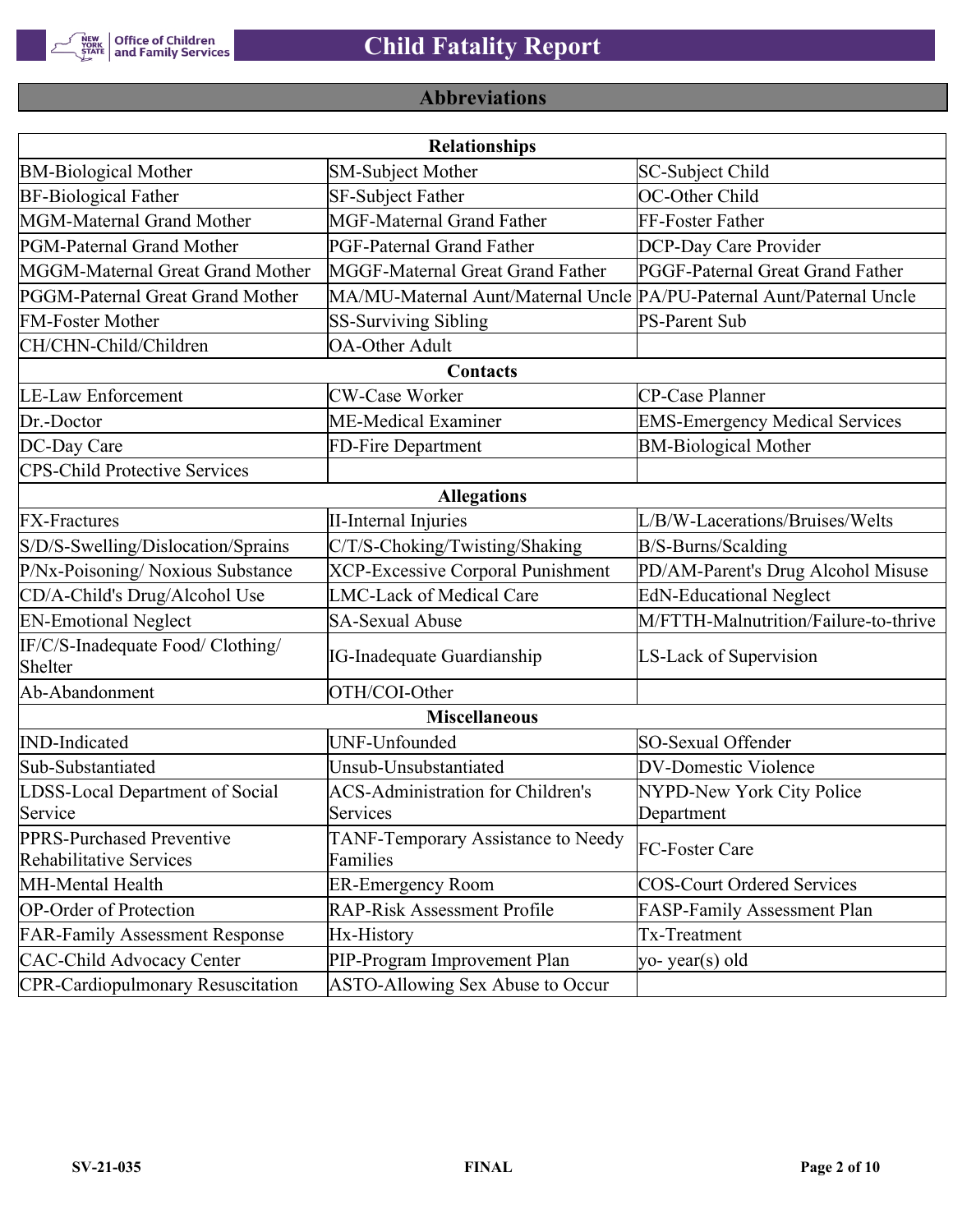## **Case Information**

**Report Type:** Child Deceased **Jurisdiction:** Westchester **Date of Death:** 08/26/2021

**Age:** 1 month(s) **Gender:** Female **Initial Date OCFS Notified:** 08/26/2021

#### **Presenting Information**

Two SCR reports were received on 8/26/21 which alleged that the mother fed the infant a bottle at 8:00 AM and then put the infant in her crib to sleep. At 10:00 AM the mother found the infant unresponsive. The mother contacted the father who was at work and he returned to the home. For unknown reasons the mother waited to contact 911 until around 12:00 PM. The infant was found deceased by first responders. The infant was laying on a bed on top of a blanket and she was in a supine position. There was a crib in the bedroom that was empty. The parents provided no explanation for the infant's death. The mother, sibling and cousin's partner were in the home at the time the infant was found deceased.

#### **Executive Summary**

On 8/26/21, the Westchester County Department of Social Services (WCDSS) received two SCR reports regarding the death of the one-month-old female infant. At the time of the infant's death, she resided with her mother, father, 1-year-old sibling, the father's cousin, the cousin's partner, and their 29-day-old child. The sibling and cousin's child were determined to be safe in the care of their parents.

Upon investigation, it was learned that on 8/26/21, the father left for work at 6:00 AM and the mother was at home caring for the infant and sibling. The father's cousin was not home, and his partner was in their bedroom caring for their child. The mother took the infant out of her crib and fed her a bottle around 8:00 AM. The mother then placed the infant back to sleep in her crib and the mother started cleaning the home. The mother checked on the infant around 9:00 AM and she observed the infant to be sleeping on her back. At 10:00 AM, the mother picked the infant up and realized she was not moving. She placed the infant on the adult bed, and she saw that the infant's body was rigid, and her face was black. The mother tried to resuscitate the infant before contacting the father at 10:34 AM and informing him that the infant was unresponsive. At 11:30 AM, the mother informed the cousin's partner that the infant was not breathing. The father called 911 when he arrived home at 11:55 AM. The fire department, EMS and law enforcement arrived, and a paramedic pronounced the infant deceased at 12:14 PM. The medical examiner responded to the home and transported the infant's body for autopsy.

The medical examiner reported that the family's account that the infant was placed in her crib on her back after a feeding and she was found later not breathing was believable. During the autopsy, the infant was found to be free from marks and bruises and without injury. The medical examiner said asphyxiation was ruled out as the cause of death. The infant was positive for rhinovirus, but it was not suspected to be the cause of death. The preliminary cause of death was hyperthermia. The final autopsy report was pending at the time this report was written.

WCDSS substantiated the allegations of Inadequate Guardianship and Lack of Medical Care against the mother due to delaying in calling 911 and obtaining medical care for the infant for almost two hours after she found the infant unresponsive. WCDSS unsubstantiated the allegations of DOA/Fatality and Inadequate Guardianship against the father and cousin's partner and the allegation of DOA/Fatality against the mother due to the infant's body showing no signs of trauma and due to having a lack of credible evidence that the actions of the parents or the cousin's partner caused the infant's death. WCDSS referred the family for victim assistance services, mental health counseling, Early Intervention services, and parenting skills and they opened the case for preventive services on 10/25/21.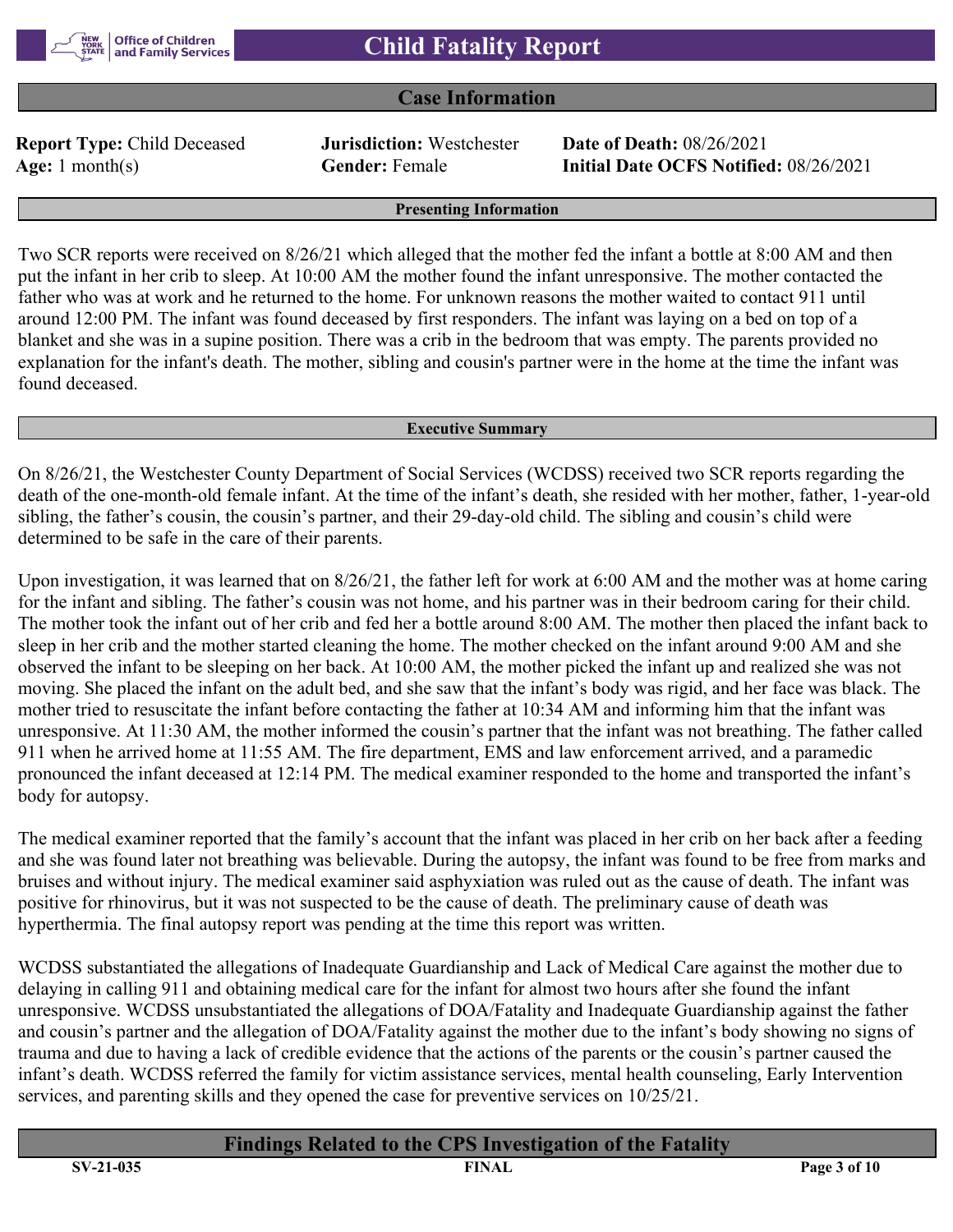

**Safety Assessment:**

 **Was sufficient information gathered to make the decision recorded on the:**

| <b>Approved Initial Safety Assessment?</b><br>$\circ$                                                                                                                    | Yes                                                                          |
|--------------------------------------------------------------------------------------------------------------------------------------------------------------------------|------------------------------------------------------------------------------|
| Safety assessment due at the time of determination?<br>$\circ$                                                                                                           | Yes                                                                          |
| Was the safety decision on the approved Initial Safety Assessment<br>appropriate?                                                                                        | Yes                                                                          |
| Determination:                                                                                                                                                           |                                                                              |
| Was sufficient information gathered to make determination(s) for all<br>$\bullet$<br>allegations as well as any others identified in the course of the<br>investigation? | Yes, sufficient information was<br>gathered to determine all<br>allegations. |
| Was the determination made by the district to unfound or indicate<br>$\bullet$<br>appropriate?                                                                           | Yes                                                                          |
| <b>Explain:</b>                                                                                                                                                          |                                                                              |
| The case was appropriately indicated and opened for preventive services.                                                                                                 |                                                                              |
| Was the decision to close the case appropriate?                                                                                                                          | N/A                                                                          |
| Was casework activity commensurate with appropriate and relevant statutory Yes<br>or regulatory requirements?                                                            |                                                                              |
| Was there sufficient documentation of supervisory consultation?                                                                                                          | Yes, the case record has detail of the<br>consultation.                      |
| <b>Explain:</b>                                                                                                                                                          |                                                                              |

Casework activity was commensurate with case circumstances.

**Required Actions Related to the Fatality**

|  | Are there Required Actions related to the compliance issue(s)? $\Box$ Yes $\Box$ No |  |  |  |
|--|-------------------------------------------------------------------------------------|--|--|--|
|--|-------------------------------------------------------------------------------------|--|--|--|

# **Fatality-Related Information and Investigative Activities**

| <b>Incident Information</b>                                                           |                         |                    |  |  |
|---------------------------------------------------------------------------------------|-------------------------|--------------------|--|--|
| <b>Date of Death: 08/26/2021</b>                                                      | Time of Death: 12:14 PM |                    |  |  |
| Time of fatal incident, if different than time of death:                              |                         | Unknown            |  |  |
| County where fatality incident occurred:<br>Was 911 or local emergency number called? |                         | Westchester<br>Yes |  |  |
| $SV-21-035$                                                                           | <b>FINAL</b>            | Page 4 of 10       |  |  |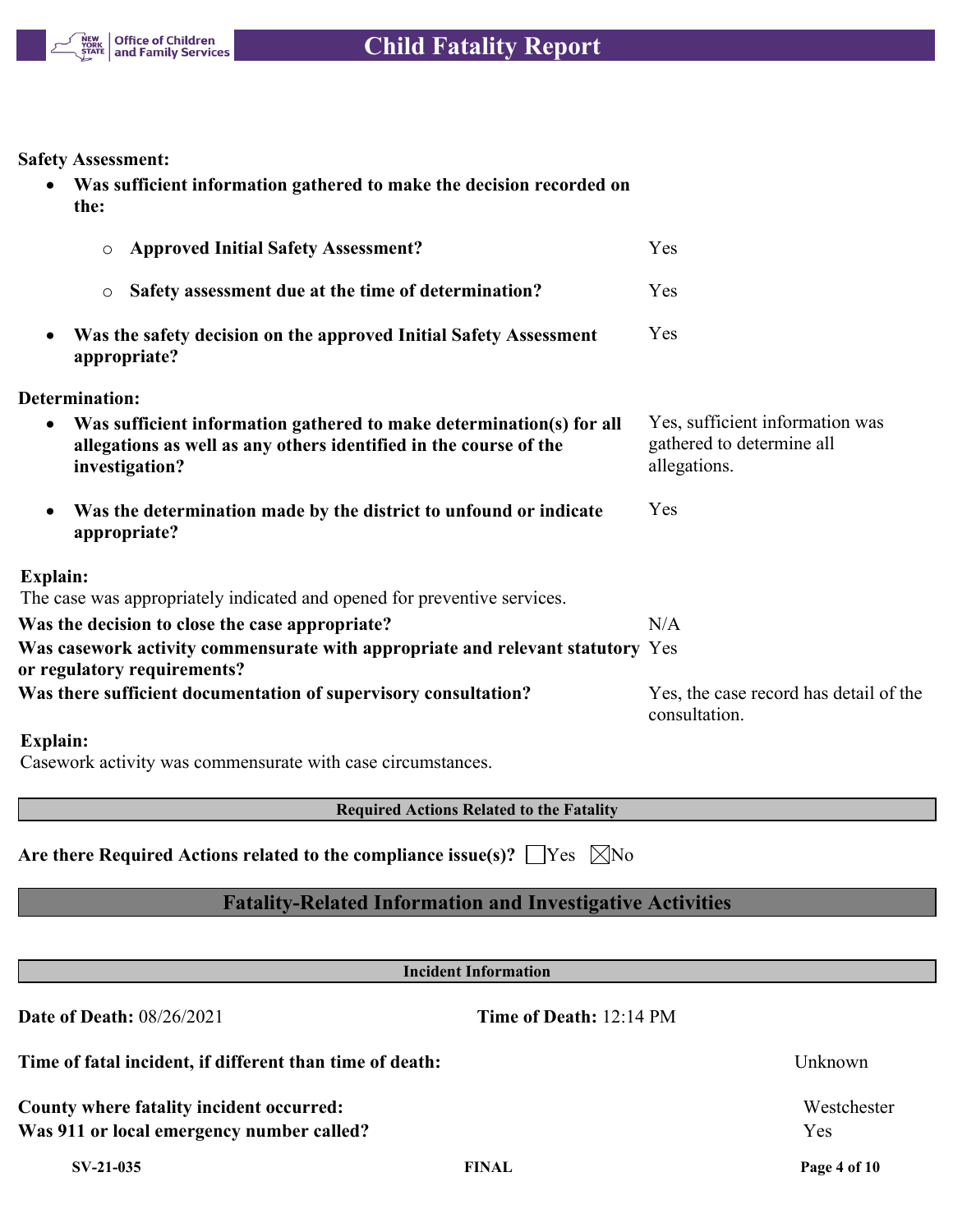|  | <b>STATE</b> Office of Children |
|--|---------------------------------|
|--|---------------------------------|

| <b>Time of Call:</b><br>Did EMS respond to the scene?<br>At time of incident leading to death, had child used alcohol or drugs?<br>Child's activity at time of incident:                                     |            |                            | $11:55$ AM<br>Yes<br>N <sub>o</sub> |
|--------------------------------------------------------------------------------------------------------------------------------------------------------------------------------------------------------------|------------|----------------------------|-------------------------------------|
| $\boxtimes$ Sleeping                                                                                                                                                                                         | Working    | Driving / Vehicle occupant |                                     |
| Playing<br>Other                                                                                                                                                                                             | Eating     | Unknown                    |                                     |
| Did child have supervision at time of incident leading to death? Yes<br>How long before incident was the child last seen by caretaker? 1 Hours<br>At time of incident was supervisor impaired? Not impaired. |            |                            |                                     |
| At time of incident supervisor was:                                                                                                                                                                          |            |                            |                                     |
| Distracted                                                                                                                                                                                                   | Absent     |                            |                                     |
| Asleep                                                                                                                                                                                                       | Other: N/A |                            |                                     |
| Total number of deaths at incident event:<br>Children ages 0-18: 1                                                                                                                                           |            |                            |                                     |

**Adults:** 0

#### **Household Composition at time of Fatality**

| Household                  | Relationship                   | Role                | Gender | Age                 |
|----------------------------|--------------------------------|---------------------|--------|---------------------|
| Deceased Child's Household | Deceased Child                 | Alleged Victim      | Female | 1 Month $(s)$       |
| Deceased Child's Household | Father                         | Alleged Perpetrator | Male   | $25$ Year(s)        |
| Deceased Child's Household | Mother                         | Alleged Perpetrator | Female | $21$ Year(s)        |
| Deceased Child's Household | Other Adult - Cousin's Partner | Alleged Perpetrator | Female | $26$ Year(s)        |
| Deceased Child's Household | Other Adult - Cousin           | No Role             | Male   | $25$ Year(s)        |
| Deceased Child's Household | Other Child - Cousin's Child   | No Role             | Male   | $29 \text{ Day}(s)$ |
| Deceased Child's Household | Sibling                        | No Role             | Female | $1$ Year(s)         |

#### **LDSS Response**

WCDSS began their investigation into the infant's death upon receipt of the SCR reports on 8/26/21. They searched SCR history and they spoke to the sources of the reports, law enforcement, EMS, pediatrician's office, and the medical examiner. Pediatrician records and law enforcement records were reviewed.

WCDSS conducted home visits and they interviewed the mother, father, the cousin and the cousin's partner. They observed the sibling and cousin's child to appear healthy. WCDSS discussed safe sleep guidelines with the family, and they provided the family with a portable crib for the sibling and cousin's child. There were air conditioners in the windows, but the home was still very hot due to high temperatures outside and the home was located directly above a restaurant.

Through interviews with the parents, it was learned that the infant was healthy with no concerns for her development. The parents were aware of safe sleep guidelines and they said the infant always slept on her back in the crib with no other items. The crib was observed in the parents' bedroom and it contained no items other than the mattress. They said the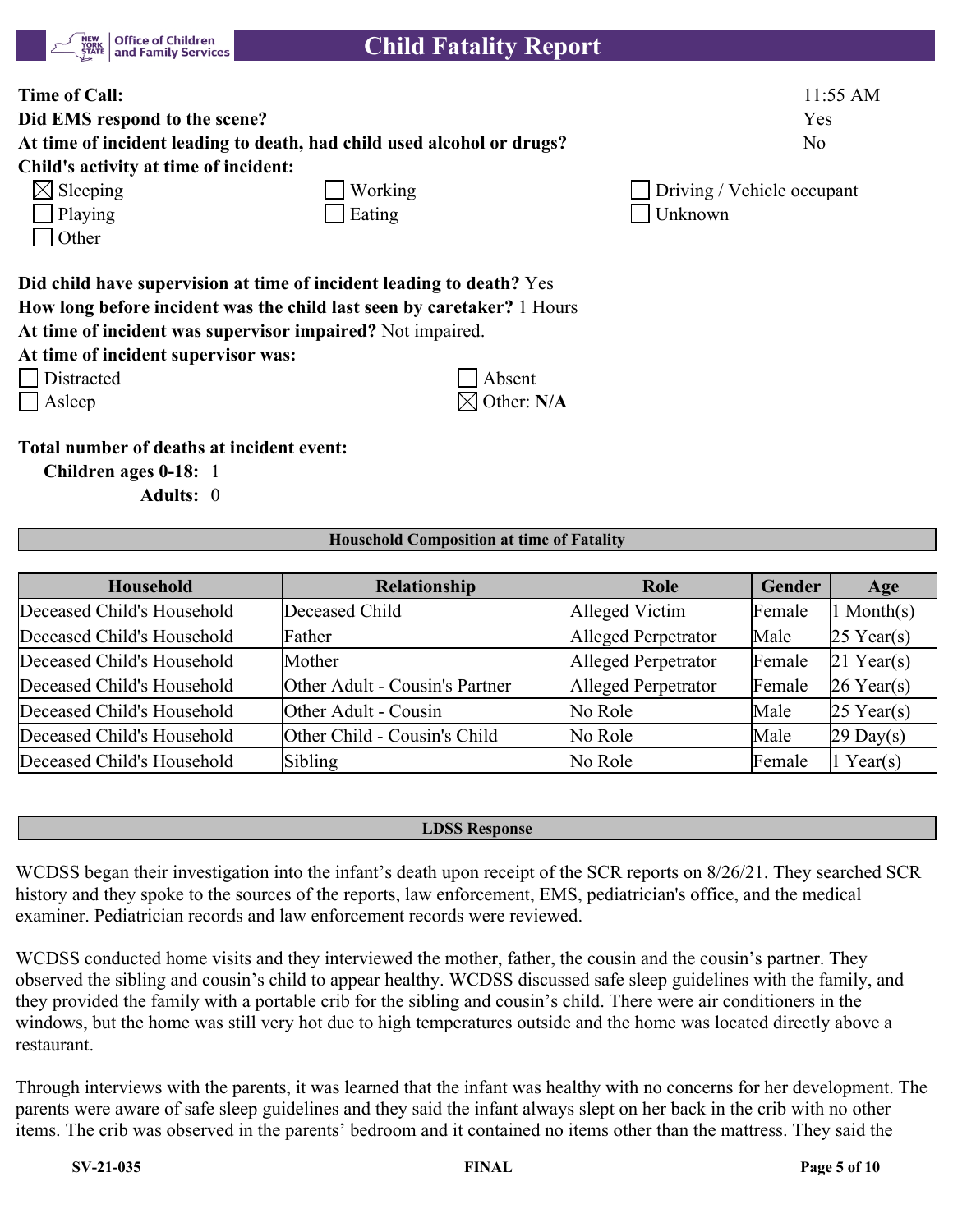

infant seemed fine, and she was eating and sleeping normally prior to the incident. On the morning of the incident, the infant was wearing a onesie and pants. The mother fed the infant a bottle and changed her at 1:00 AM, 3:00 AM, 5:00 AM and 8:00 AM, and she placed the infant back to sleep in her crib each time. The father took the bus to work at 6:00 AM and he observed the infant to be sleeping in her crib at that time. After the infant's 8:00 AM feeding the mother began cleaning the house. She said the infant was breathing when she checked on the infant at 9:00 AM and at 10:00 AM she was not breathing, her body was rigid, and she was black in color. The mother moved the infant to the bed, and she tried pressing on the infant's chest and giving her mouth to mouth but she said it seemed useless. The mother contacted the father at work, then knocked on the cousin's partner's bedroom door and told her the infant was not breathing. The father said he left work after receiving the mother's call and the infant was not breathing when he arrived home, so he called 911. The mother did not explain why she waited for the father to call 911.

The cousin's partner said she was in her bedroom feeding her child when the mother knocked on the door at 11:30 AM. The mother was very upset, and the mother told her the infant had died. She stood in the doorway to the mother's bedroom because she was scared to enter the bedroom, and she observed the infant lying on the mother's bed and the infant had a darker color than normal. The cousin stated that his partner contacted him at 11:57 AM and told him the infant had died. The cousin and his partner said they had no concerns for the parents' care of the children.

Law enforcement reported having no criminal concerns regarding the passing of the infant. They said the home was very hot and the mother said she waited to call 911 until the father arrived home. Law enforcement and EMS records showed that upon arrival to the home the infant was found to be stiff and in rigor mortis, with lividity. There was no trauma observed but blood came out of her mouth and nose when she was turned over during the examination. Pediatrician records showed the infant, sibling and cousin's child were healthy with no concerns noted.

#### **Official Manner and Cause of Death**

**Official Manner:** Pending **Primary Cause of Death:** Pending **Person Declaring Official Manner and Cause of Death:** Medical Examiner

#### **Multidisciplinary Investigation/Review**

#### **Was the fatality investigation conducted by a Multidisciplinary Team (MDT)?**Yes

**Was the fatality referred to an OCFS approved Child Fatality Review Team?**Yes **Comments:** The infant's death was reviewed by an OCFS approved Child Fatality Review Team.

| <b>Alleged Victim(s)</b>                   | <b>Alleged Perpetrator(s)</b>                                  | Allegation(s)              | <b>Allegation</b><br><b>Outcome</b> |
|--------------------------------------------|----------------------------------------------------------------|----------------------------|-------------------------------------|
| 059345 - Deceased Child,<br>Female, 1 Mons | $ 059346$ - Mother, Female, 21 Year(s)                         | Inadequate<br>Guardianship | Substantiated                       |
| 059345 - Deceased Child,<br>Female, 1 Mons | $ 059346$ - Mother, Female, 21 Year(s)                         | Lack of Medical<br>Care    | Substantiated                       |
| 059345 - Deceased Child,<br>Female, 1 Mons | $ 059347 - \text{Father}, \text{Male}, 25 \text{ Year}(s) $    | DOA / Fatality             | Unsubstantiated                     |
| 059345 - Deceased Child,<br>Female, 1 Mons | 059350 - Other Adult - Cousin's Partner,<br>Female, 26 Year(s) | DOA / Fatality             | Unsubstantiated                     |

#### **SCR Fatality Report Summary**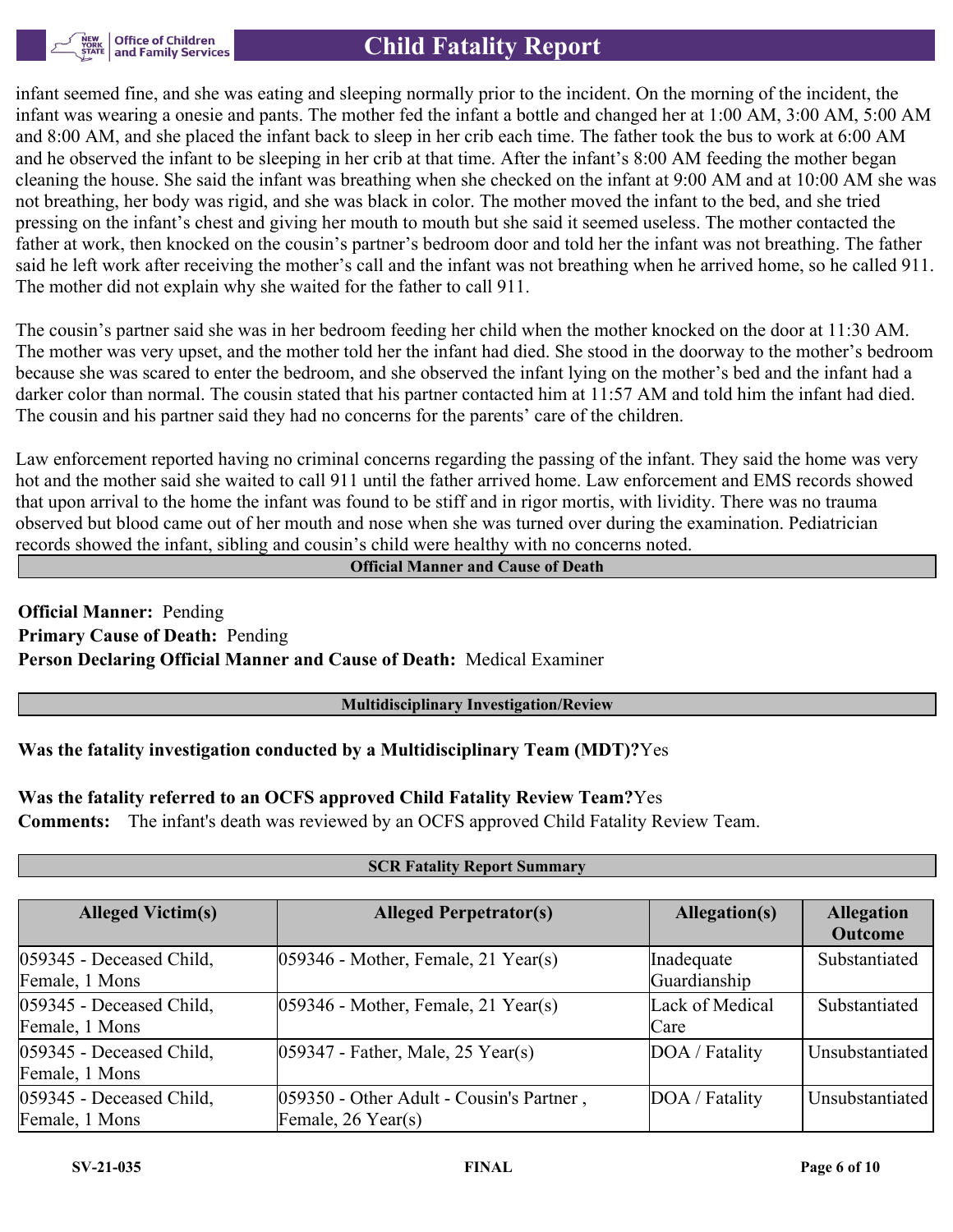

| 059345 - Deceased Child, | $ 059346$ - Mother, Female, 21 Year(s)    | DOA / Fatality | Unsubstantiated |
|--------------------------|-------------------------------------------|----------------|-----------------|
| Female, 1 Mons           |                                           |                |                 |
| 059345 - Deceased Child, | $ 059347 -$ Father, Male, 25 Year(s)      | Inadequate     | Unsubstantiated |
| Female, 1 Mons           |                                           | Guardianship   |                 |
| 059345 - Deceased Child, | [059350 - Other Adult - Cousin's Partner, | Inadequate     | Unsubstantiated |
| Female, 1 Mons           | Female, $26$ Year(s)                      | Guardianship   |                 |
|                          |                                           |                |                 |

#### **CPS Fatality Casework/Investigative Activities**

|                                                                                                                                                                           | Yes         | No | N/A         | <b>Unable to</b><br><b>Determine</b> |
|---------------------------------------------------------------------------------------------------------------------------------------------------------------------------|-------------|----|-------------|--------------------------------------|
| All children observed?                                                                                                                                                    | $\boxtimes$ |    |             |                                      |
| When appropriate, children were interviewed?                                                                                                                              |             |    | $\boxtimes$ |                                      |
| Alleged subject(s) interviewed face-to-face?                                                                                                                              | $\boxtimes$ |    |             |                                      |
| All 'other persons named' interviewed face-to-face?                                                                                                                       | $\boxtimes$ |    |             |                                      |
| Contact with source?                                                                                                                                                      | $\times$    |    |             |                                      |
| All appropriate Collaterals contacted?                                                                                                                                    | $\boxtimes$ |    |             |                                      |
| Was a death-scene investigation performed?                                                                                                                                | $\boxtimes$ |    |             |                                      |
| Was there discussion with all parties (youth, other household members,<br>and staff) who were present that day (if nonverbal, observation and<br>comments in case notes)? | $\boxtimes$ |    |             |                                      |
| Coordination of investigation with law enforcement?                                                                                                                       | $\boxtimes$ |    |             |                                      |
| Was there timely entry of progress notes and other required<br>documentation?                                                                                             | $\boxtimes$ |    |             |                                      |

# **Fatality Safety Assessment Activities**

|                                                                                                                                                 | Yes         | N <sub>0</sub> | N/A | <b>Unable to</b><br><b>Determine</b> |
|-------------------------------------------------------------------------------------------------------------------------------------------------|-------------|----------------|-----|--------------------------------------|
| Were there any surviving siblings or other children in the household?                                                                           | $\boxtimes$ |                |     |                                      |
| Was there an adequate assessment of impending or immediate danger to surviving siblings/other children in the<br>household named in the report: |             |                |     |                                      |
| Within 24 hours?                                                                                                                                | $\times$    |                |     |                                      |
| At 7 days?                                                                                                                                      | $\boxtimes$ |                |     |                                      |
| At 30 days?                                                                                                                                     | $\boxtimes$ |                |     |                                      |
| Was there an approved Initial Safety Assessment for all surviving<br>siblings/ other children in the household within 24 hours?                 | $\boxtimes$ |                |     |                                      |
| Are there any safety issues that need to be referred back to the local<br>district?                                                             |             | $\boxtimes$    |     |                                      |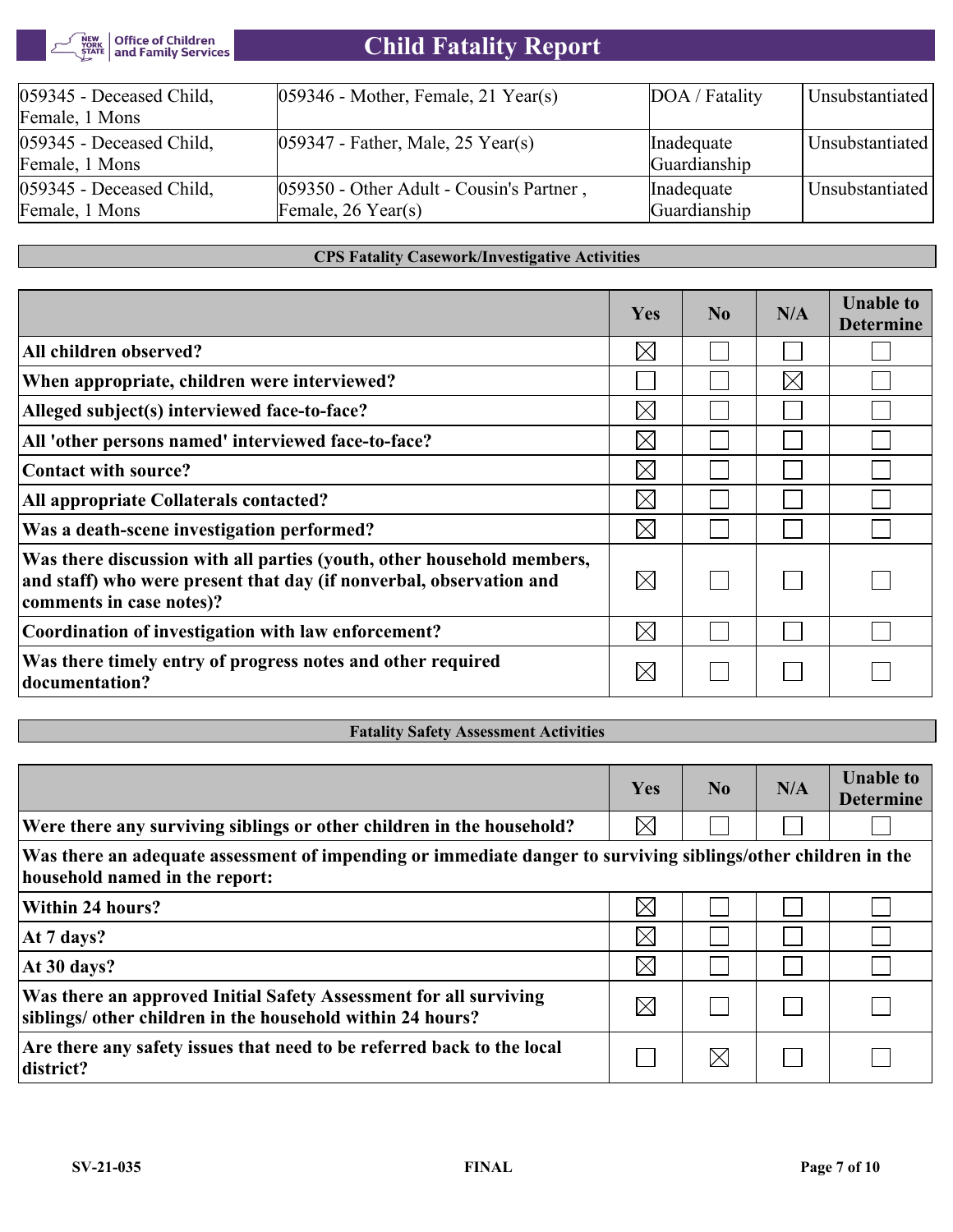

| When safety factors were present that placed the surviving siblings/other<br>children in the household in impending or immediate danger of serious<br>harm, were the safety interventions, including parent/caretaker actions<br>adequate? |  |  |  |  |
|--------------------------------------------------------------------------------------------------------------------------------------------------------------------------------------------------------------------------------------------|--|--|--|--|
|--------------------------------------------------------------------------------------------------------------------------------------------------------------------------------------------------------------------------------------------|--|--|--|--|

#### **Fatality Risk Assessment / Risk Assessment Profile**

|                                                                                                                                                             | Yes         | $\bf No$ | N/A | <b>Unable to</b><br><b>Determine</b> |
|-------------------------------------------------------------------------------------------------------------------------------------------------------------|-------------|----------|-----|--------------------------------------|
| Was the risk assessment/RAP adequate in this case?                                                                                                          | $\boxtimes$ |          |     |                                      |
| During the course of the investigation, was sufficient information<br>gathered to assess risk to all surviving siblings/other children in the<br>household? |             |          |     |                                      |
| Was there an adequate assessment of the family's need for services?                                                                                         | $\boxtimes$ |          |     |                                      |
| Did the protective factors in this case require the LDSS to file a petition<br>in Family Court at any time during or after the investigation?               |             |          |     |                                      |
| Were appropriate/needed services offered in this case                                                                                                       |             |          |     |                                      |
| $ $ Fynlain $\cdot$                                                                                                                                         |             |          |     |                                      |

**Explain:**

Risk was adequately assessed and a Preventive Services Case was opened to provide the family with victim assistance services, parenting skills and counseling.

| <b>Placement Activities in Response to the Fatality Investigation</b>                                                                                                                                 |     |                |     |                                      |  |  |  |  |
|-------------------------------------------------------------------------------------------------------------------------------------------------------------------------------------------------------|-----|----------------|-----|--------------------------------------|--|--|--|--|
|                                                                                                                                                                                                       |     |                |     |                                      |  |  |  |  |
|                                                                                                                                                                                                       | Yes | N <sub>0</sub> | N/A | <b>Unable to</b><br><b>Determine</b> |  |  |  |  |
| Did the safety factors in the case show the need for the surviving<br>siblings/other children in the household be removed or placed in foster<br>care at any time during this fatality investigation? |     |                |     |                                      |  |  |  |  |
| Were there surviving children in the household that were removed either<br>as a result of this fatality report / investigation or for reasons unrelated<br>to this fatality?                          |     |                |     |                                      |  |  |  |  |

**Legal Activity Related to the Fatality**

**Was there legal activity as a result of the fatality investigation?** There was no legal activity.

#### **Services Provided to the Family in Response to the Fatality**

| <b>Services</b>               | After<br><b>Death</b> | but<br><b>Refused</b> | Provided   Offered,   Offered,<br>Unknown<br>if Used | <b>Not</b><br><b>Offered</b> | <b>Needed</b><br>but<br>Unavailable | N/A | <b>CDR</b><br><b>Lead to</b><br>Referral |
|-------------------------------|-----------------------|-----------------------|------------------------------------------------------|------------------------------|-------------------------------------|-----|------------------------------------------|
| <b>Bereavement counseling</b> |                       |                       |                                                      |                              |                                     |     |                                          |
| <b>Economic support</b>       |                       |                       |                                                      |                              |                                     |     |                                          |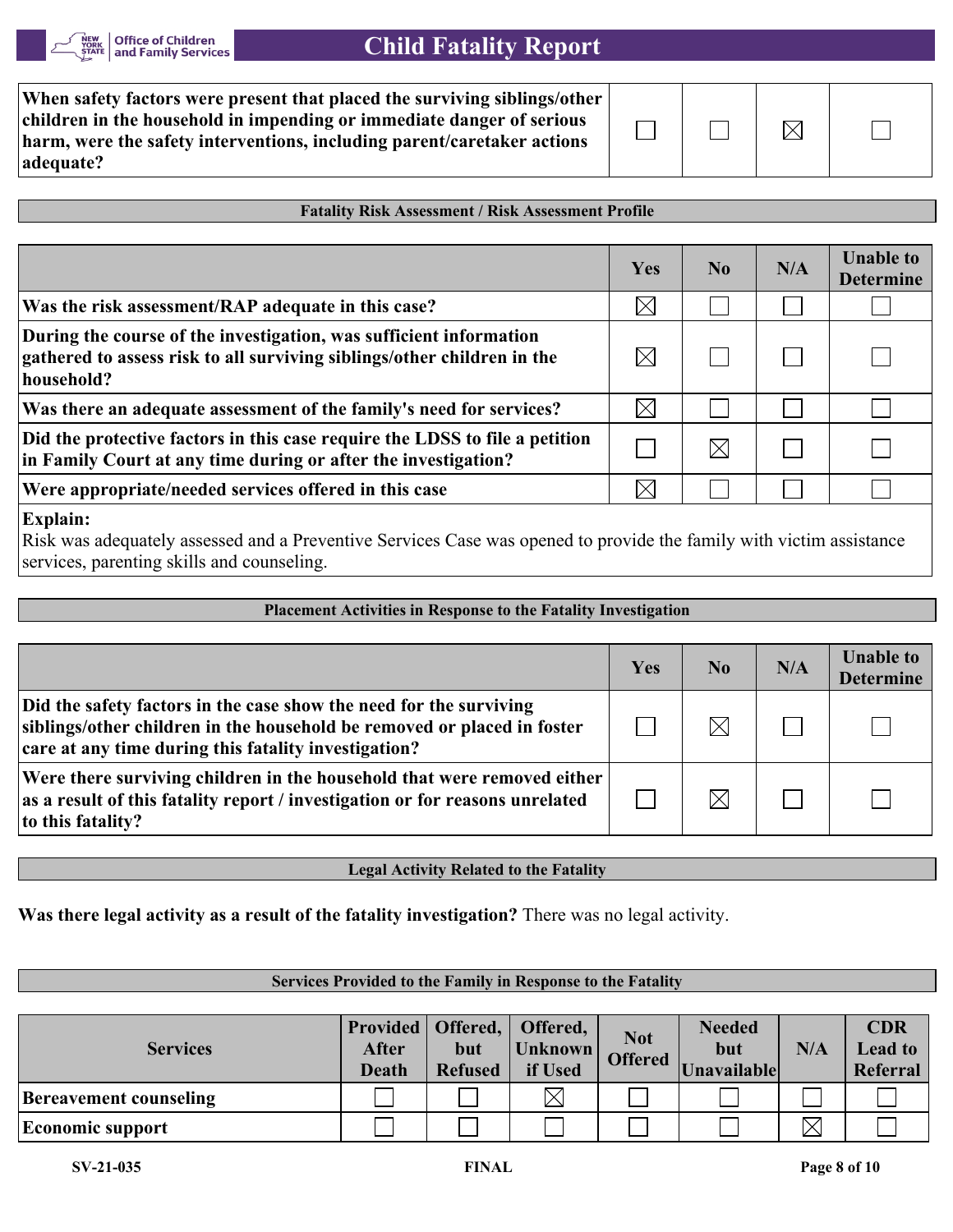

| <b>Funeral arrangements</b>          |             | $\boxtimes$ |  |             |  |
|--------------------------------------|-------------|-------------|--|-------------|--|
| <b>Housing assistance</b>            |             |             |  | $\boxtimes$ |  |
| <b>Mental health services</b>        | $\boxtimes$ |             |  |             |  |
| <b>Foster care</b>                   |             |             |  | $\boxtimes$ |  |
| <b>Health care</b>                   |             |             |  | $\boxtimes$ |  |
| <b>Legal services</b>                |             |             |  | $\boxtimes$ |  |
| <b>Family planning</b>               | $\boxtimes$ |             |  |             |  |
| <b>Homemaking Services</b>           |             |             |  | $\boxtimes$ |  |
| <b>Parenting Skills</b>              | $\boxtimes$ |             |  |             |  |
| <b>Domestic Violence Services</b>    |             |             |  | $\boxtimes$ |  |
| <b>Early Intervention</b>            | $\boxtimes$ |             |  |             |  |
| <b>Alcohol/Substance abuse</b>       |             |             |  | $\boxtimes$ |  |
| <b>Child Care</b>                    |             |             |  | $\boxtimes$ |  |
| Intensive case management            |             |             |  | $\boxtimes$ |  |
| Family or others as safety resources |             |             |  | $\boxtimes$ |  |
| Other                                |             |             |  | $\boxtimes$ |  |

**Were services provided to siblings or other children in the household to address any immediate needs and support their well-being in response to the fatality?** Yes **Explain:**

The sibling was referred for Early Intervention Services.

## **Were services provided to parent(s) and other care givers to address any immediate needs related to the fatality?** Yes

**Explain:**

The mother and father were referred for victim assistance services, counseling services and parenting skills.

## **History Prior to the Fatality**

| <b>Child Information</b>                                                             |                |  |  |  |
|--------------------------------------------------------------------------------------|----------------|--|--|--|
| Did the child have a history of alleged child abuse/maltreatment?                    | N <sub>0</sub> |  |  |  |
| Was the child ever placed outside of the home prior to the death?                    | N <sub>0</sub> |  |  |  |
| Were there any siblings ever placed outside of the home prior to this child's death? | N <sub>0</sub> |  |  |  |
| Was the child acutely ill during the two weeks before death?                         | No             |  |  |  |

#### **Infants Under One Year Old**

#### **During pregnancy, mother:**

 $\Box$  Had medical complications / infections  $\Box$ 

Misused over-the-counter or prescription drugs Smoked tobacco